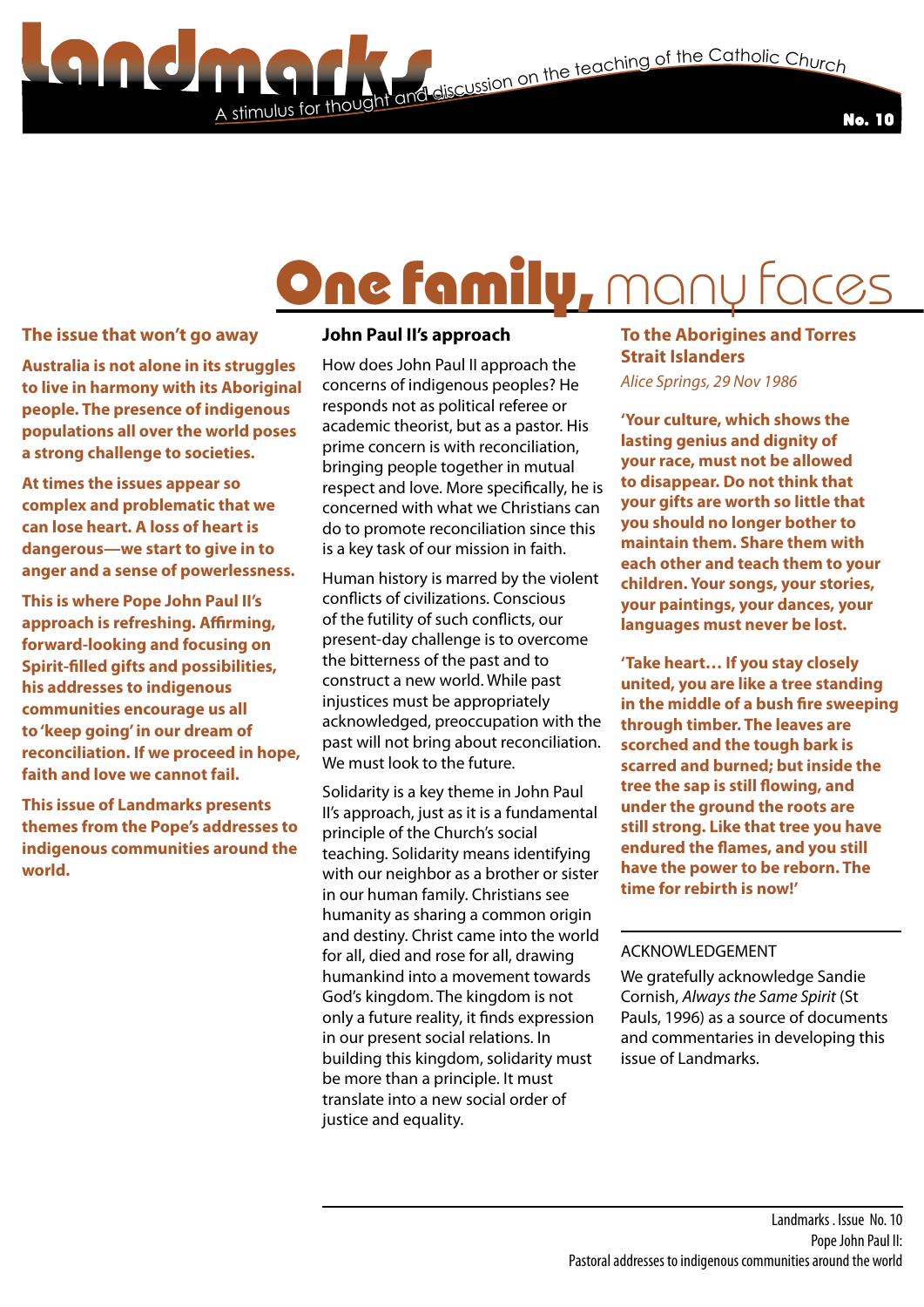## Reconciliation...

### **We beong to one human family**

John Paul II calls all peoples to:

### **1. Eliminate prejudice**

A new social order cannot evolve without changes in structures and policies. But it requires more than this. It calls for a profound change in attitude. Racial prejudices run deep. Any real change must involve a change of heart. The Pope calls us to reassess our relationships and reject every hint of attitudes of superiority or inferiority. Such attitudes, giving rise to fear, bitterness and a sense of powerlessness, have done grave damage. Descendants of both indigenous peoples and colonizers 'are called to learn from the mistakes of the past' and 'work together for reconciliation in justice and mutual love.' (Phoenix, 14 Sept 1987)

### **2. Work together**

Genuine recognition of racial equality leads us to seek ways for different peoples to work together so that the rights of all are respected. This includes the right of peoples to appropriate economic, social, political and cultural

### **To the Indians of Guatemala**

### *Quezaltenango, 7 March 1993*

**'The Church wants to stay close to you and to raise her voice of condemnation when your dignity as human beings and children of God is violated; she wishes to accompany you peacefully as the Gospel demands, but with resolve and energy, in achieving the recognition and the promotion of your dignity and your rights as persons.'**

**'For this reason, in this place and in a solemn way in the name of the Church I ask government authorities for legislation which effectively protects you from abuses and offers you the surrounding and adequate means for your normal development.'**

development. The devastating impact of conquest and occupation on indigenous populations is clear. John Paul II speaks of a 'debt of justice' of the rich peoples of the world towards those living in poverty. We must now address past injustices by helping entire peoples who are presently marginalized to enter into the sphere of economic and human development.

But beware – not all policies of cooperation are just. John Paul II rejects those policies that attempt to force cultures into one uniform civilization. True unity within the human family must allow diverse cultural expressions to peacefully co-exist and enrich one another. At the same time, a particular cultural expression cannot be cultivated to the point of endangering harmony in society as a whole. A careful balance is required between the interests of specific communities and the good of the whole.

### **3. Take responsibility for the future**

Indigenous peoples are not survivors of a past that must be maintained as it was, whatever the cost. Like all people they are called to be active

### **Step by step: the healing of a nation**

*It's one thing to read newspaper headlines about reconciliation. It's another to see it, literally, in your own backyard. Well, not mine, but my friend Peter's backyard. It was at a dinner held one summer's evening on Pete's back verandah that I found myself to be one of three 'white' people among twelve or so other guests – all of Aboriginal descent.*

*Pete's work in Aboriginal education in the early '90s led him to collaborate with Aboriginal communities and the university to establish a new teacher training program specifically designed for Aboriginal people. Aware of the alienating 'white, western' mindset of the education system, the challenge was to design a program culturally attuned to Aboriginal needs and gifts; an ambitious project given the minefield of sensitivities involved.*

*Now, nine years after that first intake of trainee teachers, part of the original group gathered to renew old friendships. As teachers working in schools and community positions, the fruits of their training are in turn helping other people to 'bridge the gap' between white and black, privileged and underprivileged. For me, the night was a fascinating education. Everywhere I heard stories – family stories, work stories, 'remember when' stories... Funny, sad or poignant, together they formed a modest but significant chapter in our State's history of Aboriginal relations.*

*I was in the company of groundbreakers, quiet change makers. These people had risked failure, ridicule and suspicion to participate in something new; something that held hope for a better Australia.* 

*They pioneered. They made a difference. (TP)*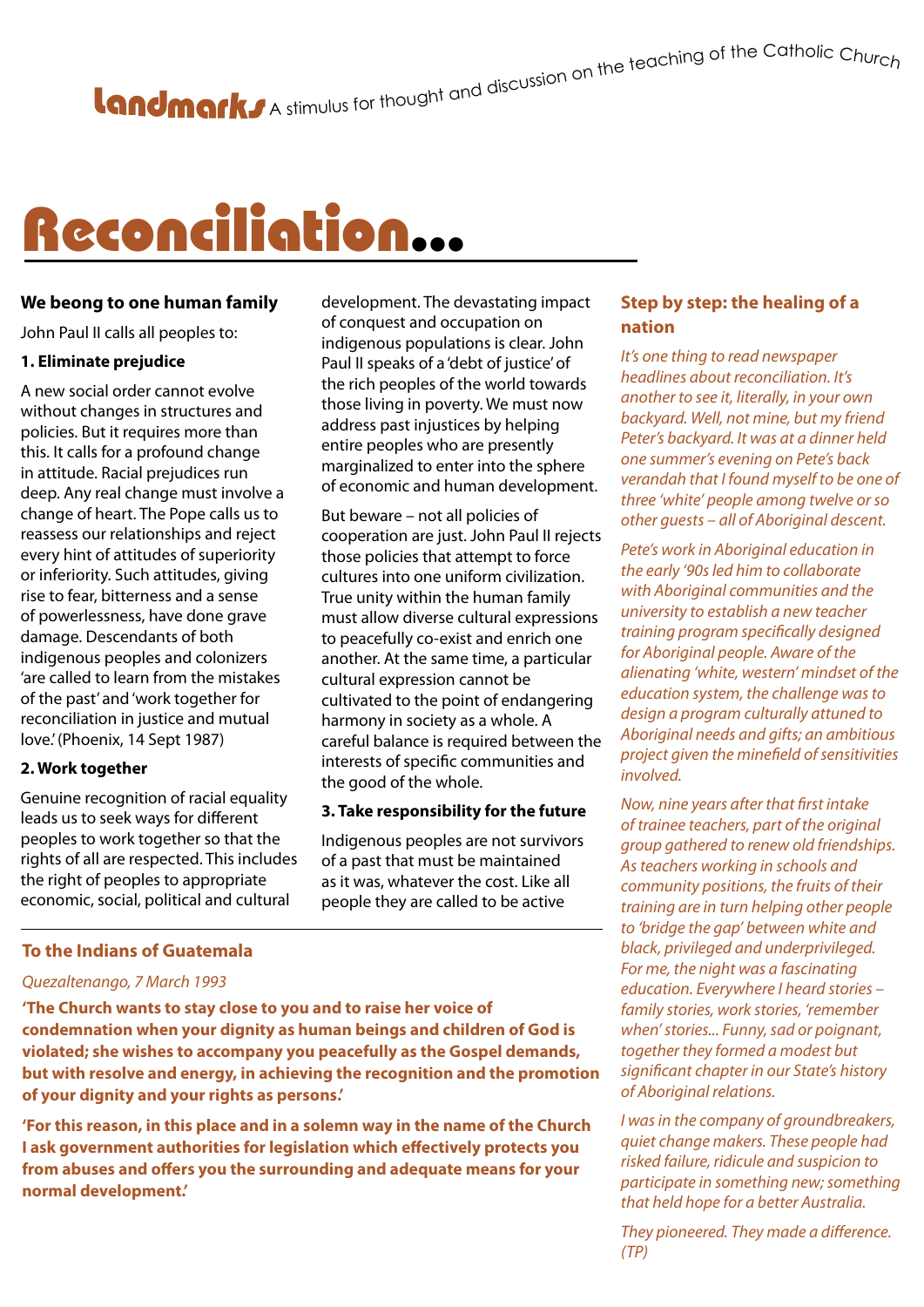# A stimulus for thought and discussion on the teaching of the Catholic Churc<sub>h</sub>

### Today's task

### **To the American Indians** *Phoenix, 14 Sept 1987*

**'I encourage you, as native people belonging to the different tribes and nations in the East, South, West and North, to preserve and keep alive your cultures, your languages, the values and customs which have served you well in the past and which provide a solid foundation for the future. Your customs that mark the various stages of life, your love for the extended family, your respect for the dignity and worth of every human being, from the unborn to the aged, and your stewardship and care of the earth; these things benefit not only yourselves but the entire human family.'**

### **To the Indigenous peoples of the Amazon Valley Region**

#### *Iquitos, 5 Feb 1985*

**'You cannot close yourselves to others…. Defend, of course, your forests, your lands and your culture… but without forgetting your common state as children of the same God, which repudiates violence, vengeance and hatred. See in other races, peoples and nations who share the same sky, rivers and forests with you what they truly are: brothers and sisters in Christ, ransomed by his precious blood, called with you to a peaceful coexistence.'**

participants in forging their own future. They must find their place in the community on an equal footing with others, without sacrificing their distinctive qualities and traditions which are part of their identity and enrich the wider community. It is impossible for indigenous peoples to preserve their ancient ways of life in isolation, and so they must take control of the movement which brings them into modernity. There are dangers in such a step; dangers of losing part of the human heritage which these civilizations represent. Conciliation of different interests must always protect the dignity of peoples. The Pope points to the conditions which will allow this to happen:

'Today people are realizing more and more clearly that we all belong to the one human family, and are meant to walk and work together in mutual respect, understanding, trust and love. Within this family, each people

preserves and expresses its own identity and enriches others with its gifts of its culture, tradition, customs, stories, song, dance, art and skills.' (Phoenix, 14 Sept 1987)

### **4. Seek the truth**

The Church upholds the principle of religious liberty and teaches that acceptance of faith must occur in freedom not coercion. Unfortunately, when we look at the history of the Church, we see that some Christian missionaries did not always heed such principles. Then again, other missionaries became champions of 'peaceful conversion' and defended indigenous communities against the transgressions of westerners.

The Church also teaches that salvation comes through Jesus Christ and that Christians have a duty to make Christ known to the whole world. What kind of relationship, then, should Christians have with indigenous populations?

John Paul II applies the logic of faith: Given that Christ draws all people to himself, both Christians and the followers of traditional religions are subject to the influence of grace. Such grace invites both groups to be challenged and purified in their awareness of the divine and to seek an ever-deeper understanding of the one and only truth.

Thus, while Christians feel called by the Lord to make him known to all peoples, their proclamation should never be one of coercion nor closed to the presence of the Good News in the followers of other religions. Rather, their sharing of their faith with others should always include an appreciation and affirmation of the gospel values at work in a particular culture. To invite a person to become a Christian does not demand conformity to a foreign culture, but an invitation to discover the expression of Jesus' words and values in one's own culture.

As Pope John Paul II said to the Aboriginal community in his 1986 Australian visit:

*'The Gospel of our Lord Jesus Christ speaks to all languages. It esteems and embraces all cultures…. You do not have to be people divided into two parts, as though an Aboriginal had to borrow the faith and life of Christianity, like a hat or a pair of shoes, from someone who owns them. Jesus calls you to accept his words and values into your own culture.'*

Indeed, indigenous expressions of gospel values challenge and illuminate the faith of all Christians. In this way, we grow together in the one truth.